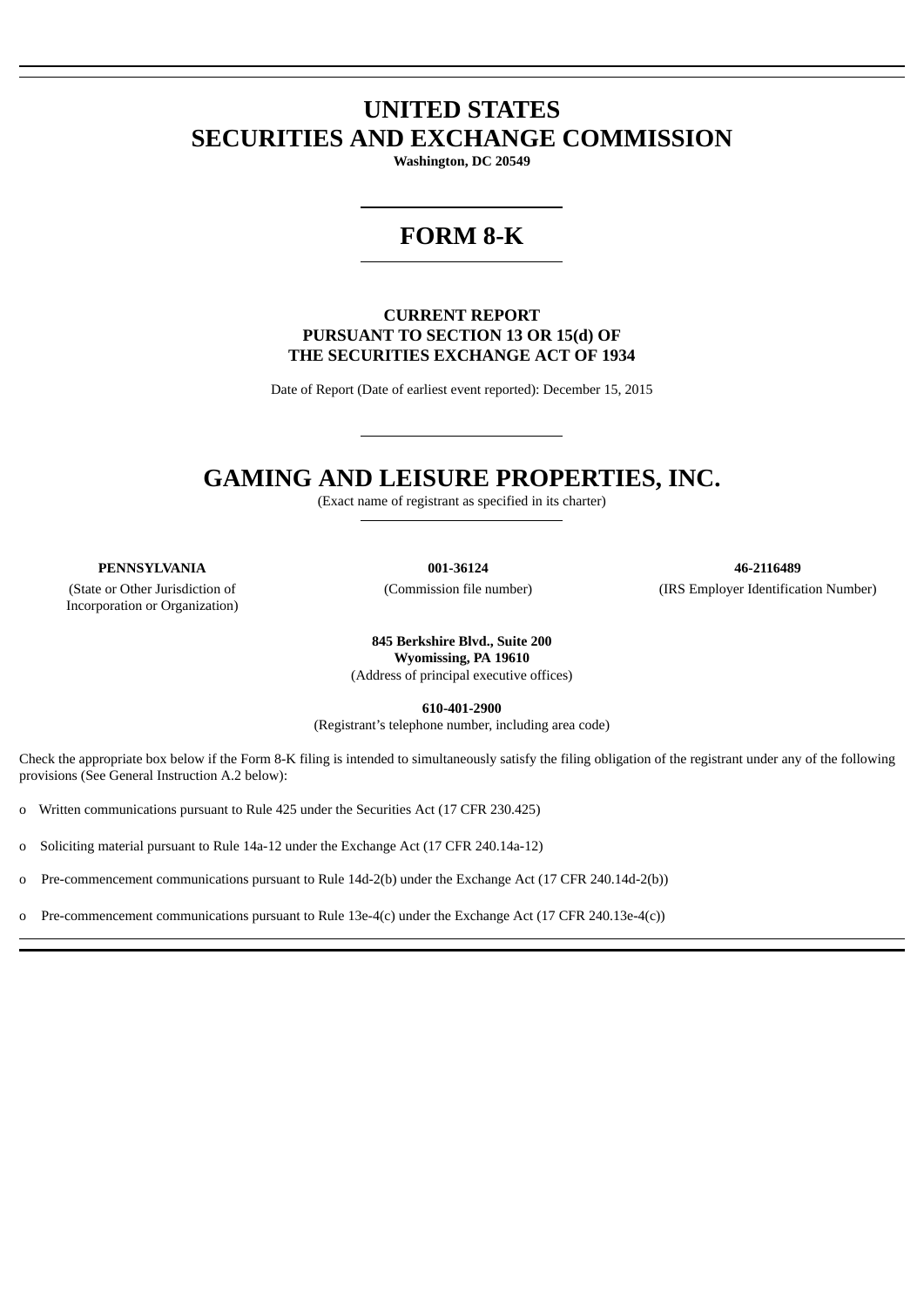## **Item 1.01. Entry into a Material Definitive Agreement.**

On December 15, 2015, Gaming and Leisure Properties, Inc. ("GLPI") entered into an Amended and Restated Membership Interest Purchase Agreement (the "Amended Purchase Agreement") by and among GLPI, GLP Capital, L.P. (the "Buyer"), PA Meadows, LLC, PA Mezzco, LLC ("PA Mezz") and Cannery Casino Resorts, LLC (together with PA Mezz, the "Sellers"), providing for the purchase of the membership interests of PA Meadows, LLC, the owner of The Meadows Racetrack and Casino (the "Casino") located in Washington, Pennsylvania. The Amended Purchase Agreement amends and restates the Membership Interest Purchase Agreement entered into among the same parties on May 13, 2014. GLPI expects to sell the entities holding the licenses and operating assets to a third party operator, while retaining ownership of the land and buildings. GLPI intends to fund the transaction with a combination of debt and equity with the exact amounts to be determined. The transaction is expected to close in the second half of 2016.

Upon the terms and subject to the conditions set forth in the Amended Purchase Agreement, GLPI will purchase from the Sellers all of the equity interests of PA Meadows, LLC for a base purchase price of \$440 million, inclusive of \$10 million previously paid to the Seller, subject to certain closing adjustments, including adjustments based on the amount of working capital and other operational cash balances. The transaction is subject to customary closing conditions, including the receipt of regulatory approvals and expiration or termination of any applicable waiting period under the Hart-Scott-Rodino Antitrust Improvements Act of 1976. The Amended Purchase Agreement may be terminated under certain circumstances, including by the Sellers if GLPI fails to secure certain regulatory approvals or if closing has not occurred by November 16, 2016.

The Amended Purchase Agreement contains other customary representations, warranties, covenants and indemnifications by the parties. There are no assurances that the conditions to closing will be satisfied or that the transaction will be consummated.

The foregoing summary of the Amended Purchase Agreement does not purport to be complete and is subject to, and qualified in its entirety by, the full text of the Amended Purchase Agreement, a copy of which will be filed as an exhibit to the GLPI's Annual Report on Form 10-K for the year ended December 31, 2015.

#### **Item 7.01. Regulation FD Disclosure.**

On December 16, 2015, GLPI issued a press release announcing the execution of the Amended Purchase Agreement. A copy of this press release is included as Exhibit 99.1 to this report and is incorporated herein by reference solely for purposes of this Item 7.01.

The information contained in this Item 7.01, including Exhibit 99.1 attached hereto, is being "furnished" and shall not be deemed "filed" for the purposes of Section 18 of the Securities Exchange Act of 1934, as amended (the "Exchange Act"), or otherwise. The information in the Item 7.01 shall not be incorporated by reference into any registration statement or other document pursuant to the Securities Act of 1933, as amended, or into any filing or other document pursuant to the Exchange Act, except as otherwise expressly stated in any such filing.

#### **Item 8.01. Other Events.**

As previously reported, on October 27, 2014 GLPI filed a lawsuit in the Southern District of New York against the Sellers alleging, among other things, fraud and breach of contract. The lawsuit was subsequently re-filed in New York state court on January 7, 2015 for procedural reasons. In connection with entering into the Amended Purchase Agreement as described above under Item 1.01, the parties also entered into a Settlement Agreement, dated December 15, 2015, pursuant to which the parties will release all claims against each other with respect to the outstanding litigation, and which further provides for a mutual waiver, release and covenant among the parties.

## **Item 9.01. Financial Statements and Exhibits.**

## **(d) Exhibits**

## **Exhibit Number Description**

99.1 Press Release dated December 16, 2015

1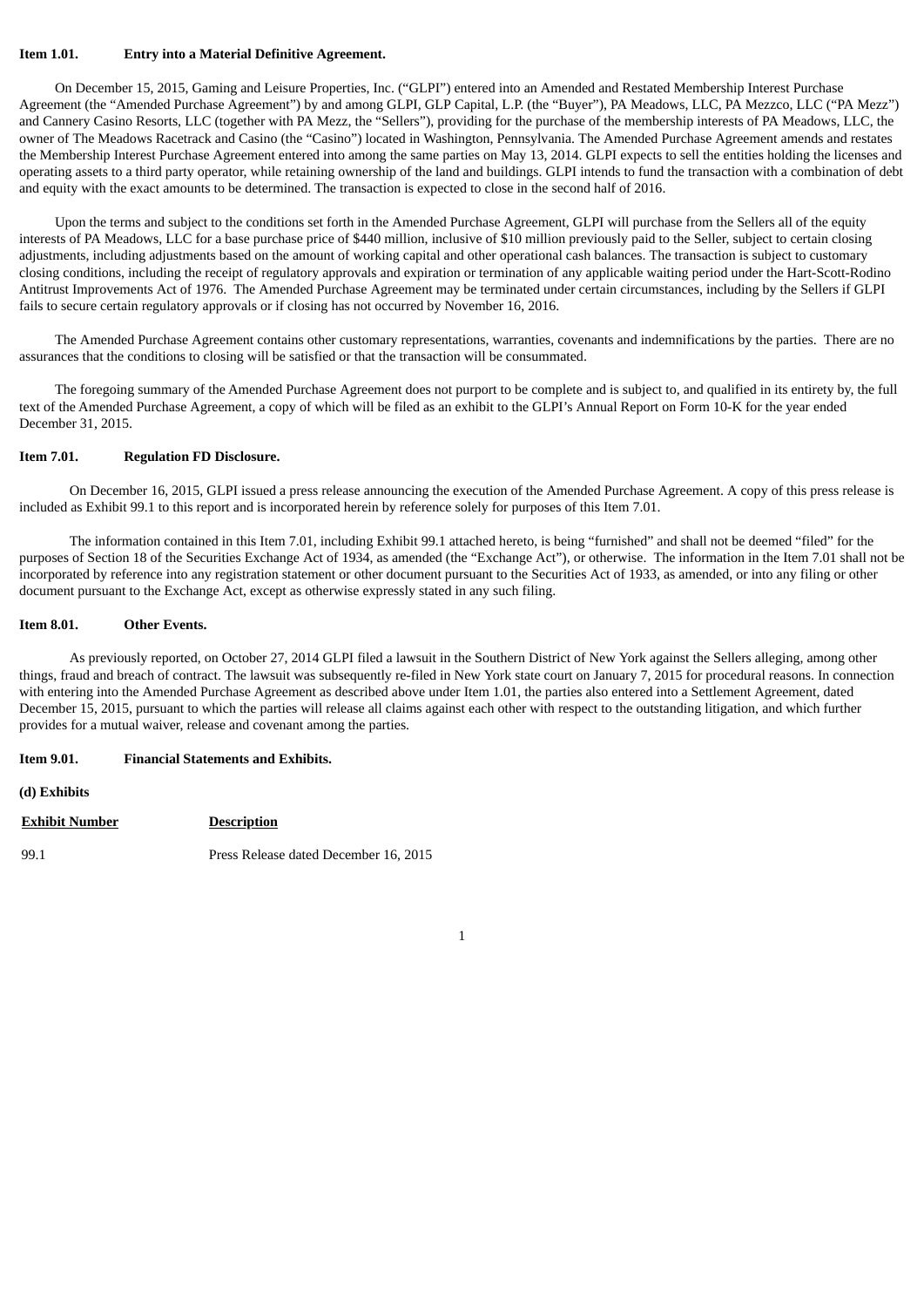## **SIGNATURE**

Pursuant to the requirements of the Securities Exchange Act of 1934, the Registrant has duly caused this report to be signed on its behalf by the undersigned thereunto duly authorized.

Dated: December 16, 2015 GAMING AND LEISURE PROPERTIES, INC.

| Bv:    | /s/ William J. Clifford |
|--------|-------------------------|
| Name:  | William J. Clifford     |
| Title: | Chief Financial Officer |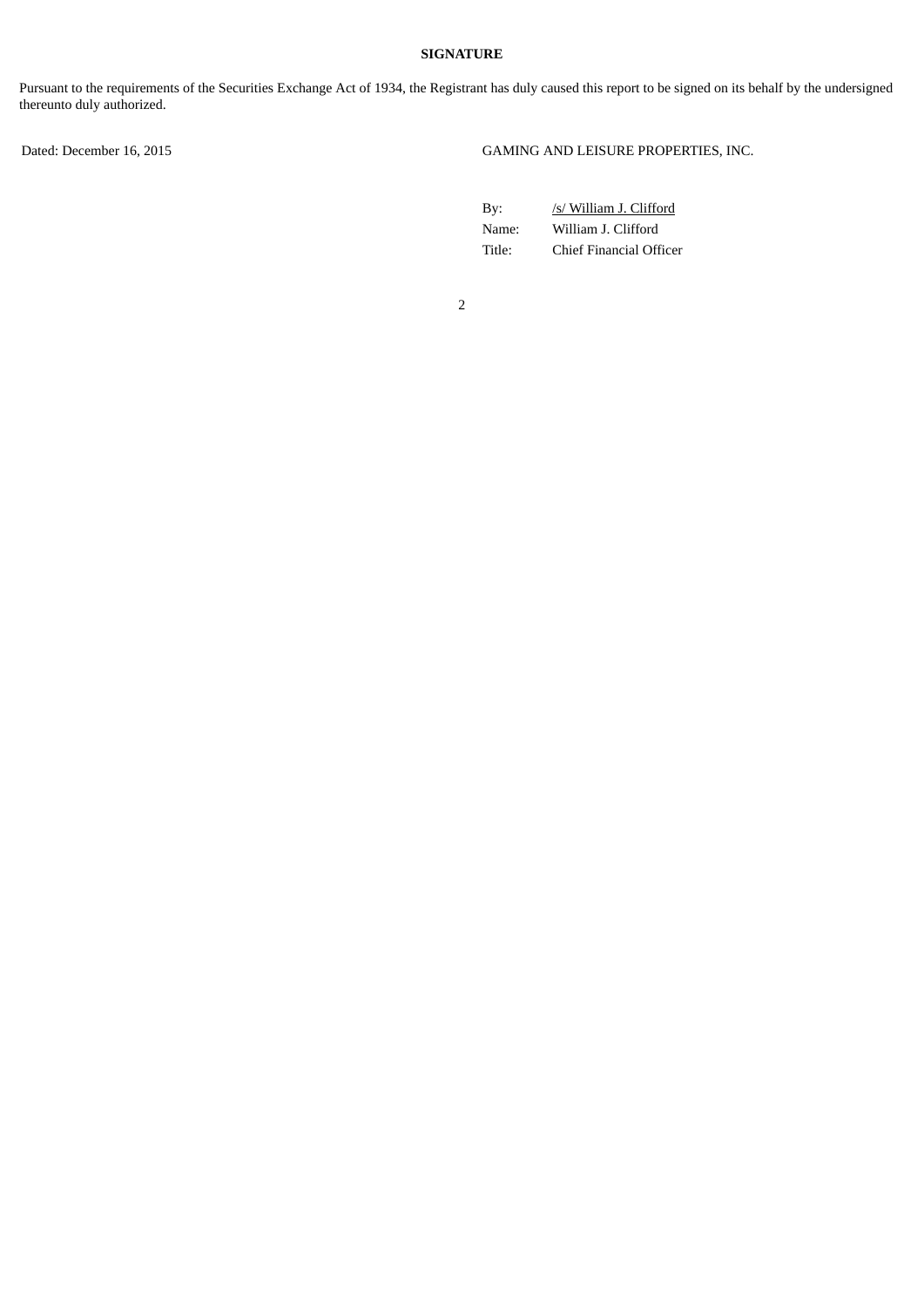## **EXHIBIT INDEX**

## **Exhibit Number Description**

99.1 Press Release dated December 16, 2015

3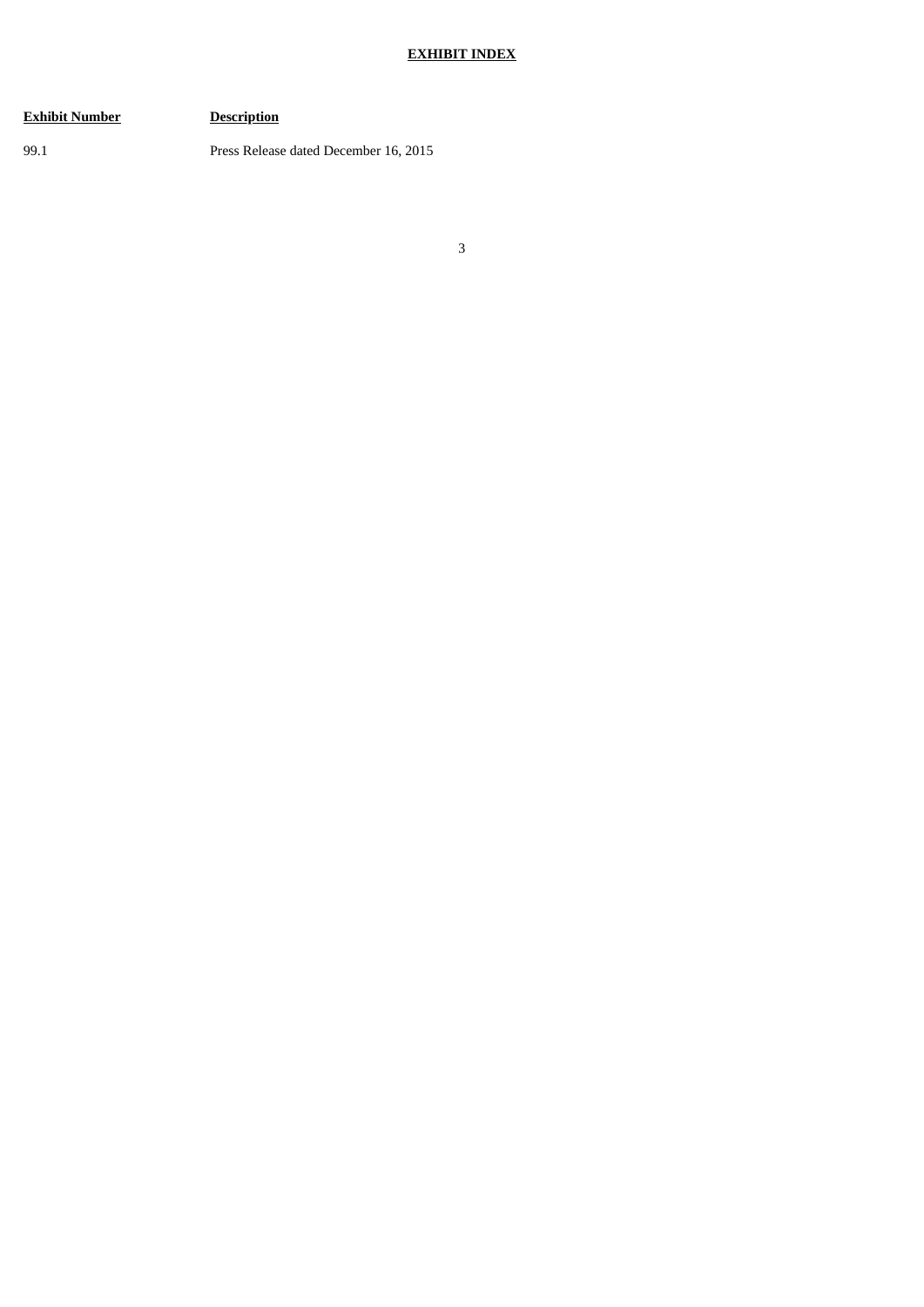

## Gaming and Leisure Properties Announces Amended Agreement to Acquire The Meadows Racetrack and Casino in Washington, **Pennsylvania**

## **-Announces Settlement of All Claims Between GLPI and Cannery Casino Resorts, LLC -**

Wyomissing, PA.- December 15, 2015 - (BUSINESS WIRE) - Gaming and Leisure Properties, Inc. (NASDAQ:GLPI) ("GLPI" or the "Company") today announced that the Company has entered into an amended agreement to acquire The Meadows Racetrack and Casino located in Washington, Pennsylvania, a suburb of Pittsburgh, Pennsylvania, from Cannery Casino Resorts, LLC ("Cannery") for \$440 million, inclusive of \$10 million previously paid and subject to certain adjustments. This resolution includes a settlement of all claims between GLPI and Cannery.

The 180,000 square foot casino, which opened in 2007, contains 3,172 slot machines, 74 table games and 14 poker tables. In addition to the casino, the property includes 11 casual and fine dining restaurants, bars and lounges, a 24-lane bowling alley and a 5/8 mile racetrack with a 500-seat grandstand. Additionally, a 154-room hotel, which is owned and operated by a third party operator, opened in April 2015 and is located adjacent to the casino.

The purchase price, which the Company intends to fund with a combination of equity and debt, represents approximately 9.6 times the property's LTM EBITDA. The Company is actively engaged in a search for a third party operator for the property, to whom the Company expects to sell the entities holding the licenses and operating assets, while retaining ownership of the land and buildings. The transaction is subject to and requires approval from the Pennsylvania Gaming Control Board and the Pennsylvania Harness Racing Commission and is expected to close in the second half of 2016. The transaction has an outside closing date of November 2016.

Peter M. Carlino, Chairman and Chief Executive Officer of Gaming and Leisure Properties, commented "We are pleased to resolve the Cannery litigation in a manner that we believe is positive for both companies. The amended agreement allows us to add The Meadows to our growing portfolio of high quality regional gaming assets at a price that is reflective of current property performance. The property has enjoyed improving performance in the second half of 2015 and we look forward to partnering with one of the many quality operators in the gaming industry to continue that momentum."

William Paulos, Co-CEO of Cannery Casino Resorts, commented, "This resolution is a good outcome for CCR shareholders. All of the net sale proceeds will be used to reduce our debt and better position us for the future. We are now focused on working with GLPI to ensure a smooth transition for our team members and customers."

Stifel served as financial advisor to Cannery Casino Resorts on this transaction.

## **About Gaming and Leisure Properties**

GLPI is engaged in the business of acquiring, financing, and owning real estate property to be leased to gaming operators in "triple net" lease arrangements, pursuant to which the tenant is responsible for all facility maintenance, insurance required in connection with the leased properties and the business conducted on the leased properties, taxes levied on or with respect to the leased properties and all utilities and other services necessary or appropriate for the leased properties and the business conducted on the leased properties. GLPI expects to grow its portfolio by aggressively pursuing opportunities to acquire additional gaming facilities to lease to gaming operators. GLPI also intends to diversify its portfolio over time, including by acquiring properties outside the gaming industry to lease to third parties. GLPI is the first gamingfocused REIT.